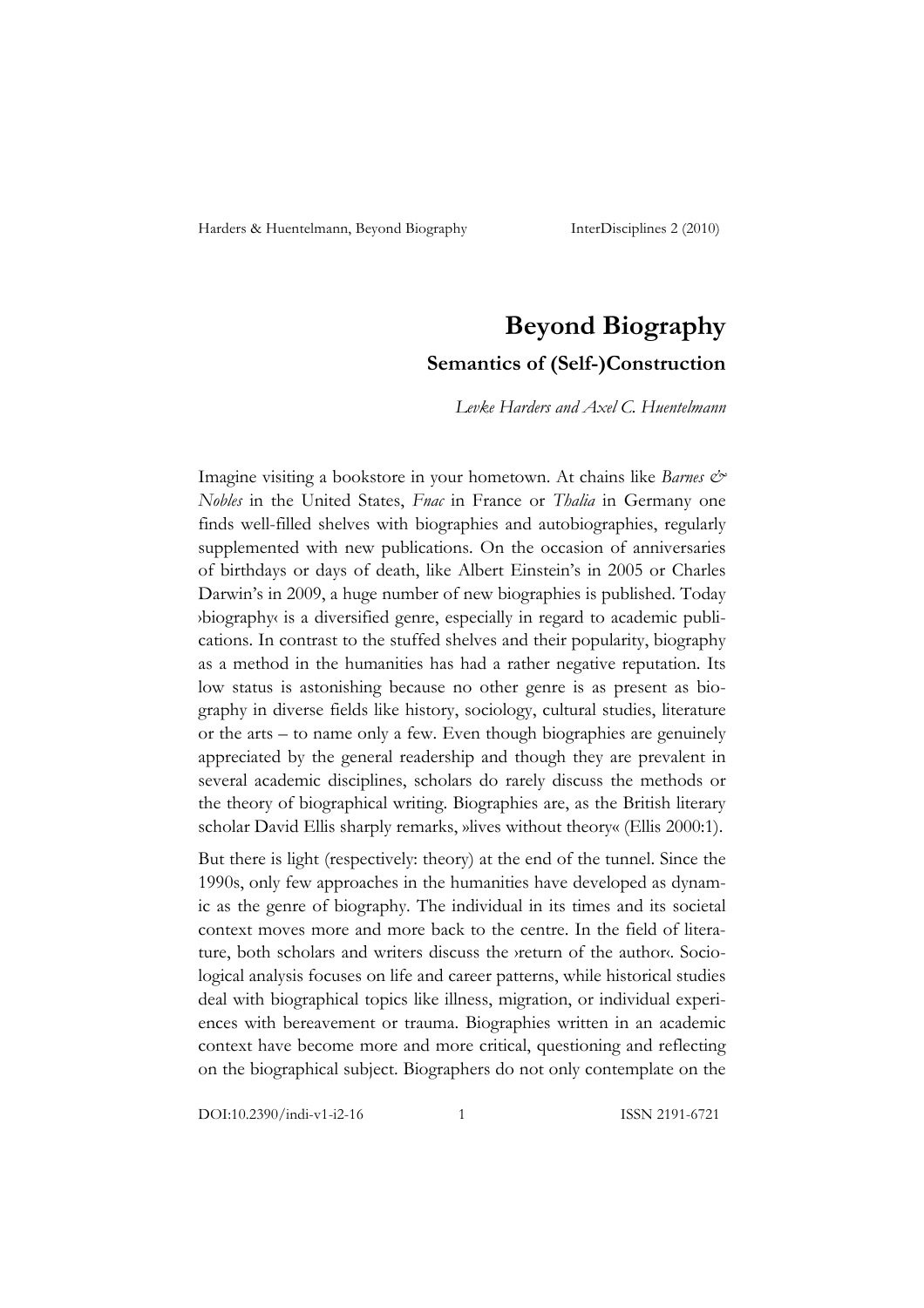construction of a unitary, autonomous subject, but also on categories like race, class and gender as well as their own perspective on the person they are writing about. In the opinion of some critics, (post-)modern biography at the same time functions as part of the biographer's autobiography (Fish 1999).

Biography has always been an interdisciplinary genre – with all its benefits and difficulties. Therefore, theoretical questions as well as methods of biographical writing have to be discussed on an interdisciplinary level. During the last decade, a renewed dialogue has been institutionalised in the German-speaking countries at the *Centre for Biographics* (*Zentrum für Biographik*), the Austrian *Ludwig Boltzmann Institute for the History and Theory of Biography* (*Ludwig Boltzmann Institut für Geschichte und Theorie der Biographie*), the *Institute for History and Biography* at the *University of Hagen* and, since the late 1980s, in *BIOS*, a *Journal for biographical research, oral history and life course research* (*BIOS. Zeitschrift für Biographieforschung, Oral History und Lebenslaufanalysen*).1 The current interest in (and the need for) theoretical discussions on biography becomes apparent by the publication of overviews of the history and practice of the genre (Hamilton 2007; 2008; Lee 2009) and by two compendia on the history and theory of biography from the past few years.2

»Beyond Biography«, the here presented issue of *InterDisciplines*, originates from a workshop on the »Semantics of (Self)Construction. (Auto-) Biography in Sociology and History in the 19<sup>th</sup> and 20<sup>th</sup> centuries«, held in Bielefeld (Germany) in January 2010. The participants in the conference discussed their projects on biography and life course research in history and sociology. We reflected upon common problems, methods and theoretical approaches as well as on different perspectives in the two

<sup>1</sup> For more information about the *Centre for Biographics*: www.zentrum-fuerbiographik.de/en/index.htm; about the *Ludwig Boltzmann Institute for the History and Theory of Biography*: http://gtb.lbg.ac.at/en; about the *Institute for History and Biography* as well as about *BIOS*: www.fernuni-hagen.de/ geschichteundbiographie.

<sup>2</sup> Fetz 2009; Klein 2009. For sociological approaches see: Fuchs-Heinritz 1984/2009.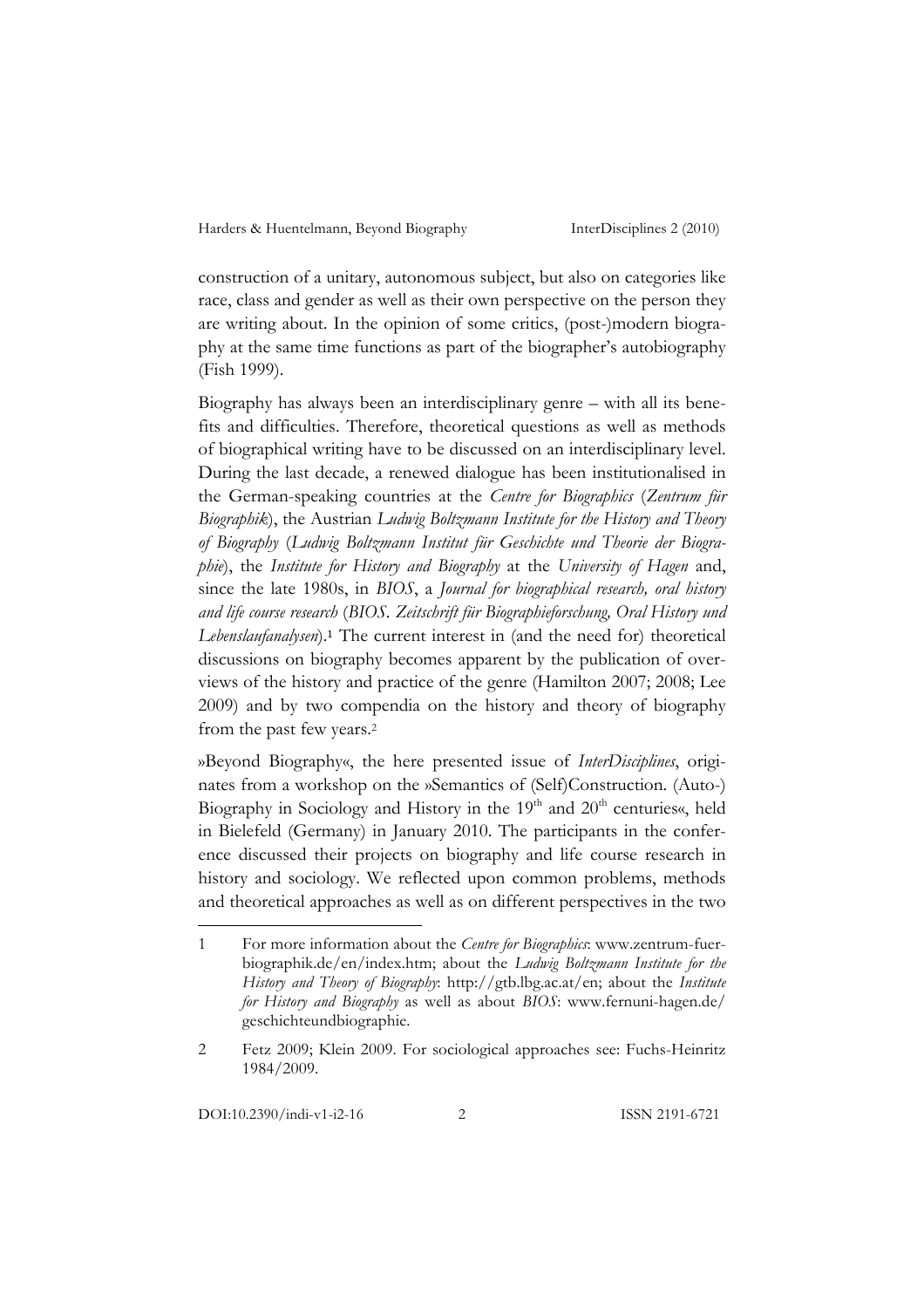disciplines and their reciprocal influences. Although the biography genre has developed as a distinct field of research during the past few years, communication on and comprehension of common theoretical and methodological foundations in sociology and history are mostly missing.<sup>3</sup>

The discussion during the workshop touched mainly issues of current debates on biography. To begin with, the term »biography« itself was questioned: What kind of literary genre is biography? What type of source material characterises biographies? How do the new media influence biographies, e.g. is a personal profile on *Facebook* or other social networks valuable as a biographical source? How should a biographer assess different personal papers (diaries, notes, letters) for the professional career of his or her biographical subject? The »Biographical Questionnaire« on the cover of this issue was filled in by the teacher and scholar Elizabeth Reynard (1897-1962).<sup>4</sup> As an alumna of Barnard College, Reynard was one of the early founders of American Studies as well as a lieutenant commander of the *United States Naval Reserve* during the Second World War. She answered the »Biographical Questionnaire« in the 1950s after her retirement. Though the document gives only sparse information about her education and career, it can serve as a first means of access to biographical research on a female scholar in the  $20<sup>th</sup>$  century (Harders 2009). Though these »Bioseme«, as Myriam Richter calls the smallest biographical entities, seem to function as objective and neutral personal data, biographers have to keep in mind that even these tads and

<sup>3</sup> The workshop was organized by Levke Harders, Julia Herzberg, Axel C. Huentelmann and Dominique Schröder. We would like to thank Julia Herzberg and Dominique Schröder for this fruitful cooperation. Cf. the conference report by Carsten Heinze and Christian Meyer: »Semantiken der (Selbst-)Konstruktion. (Auto-)Biographisches Arbeiten in Soziologie und Geschichtswissenschaft im 19. und 20. Jahrhundert". 21.1.2010- 23.1.2010, Bielefeld. H-Soz-u-Kult, 11.5.2010, http://hsozkult.geschichte.hu-berlin.de/tagungsberichte/id=3096.

<sup>4</sup> Associate Alumnae of Barnard College, Biographical Questionnaire, Elizabeth Reynard, Class of 1922. Barnard College Archives, Barnard College, New York, NY. We would like to thank the Barnard College Archives for the permission to print this document.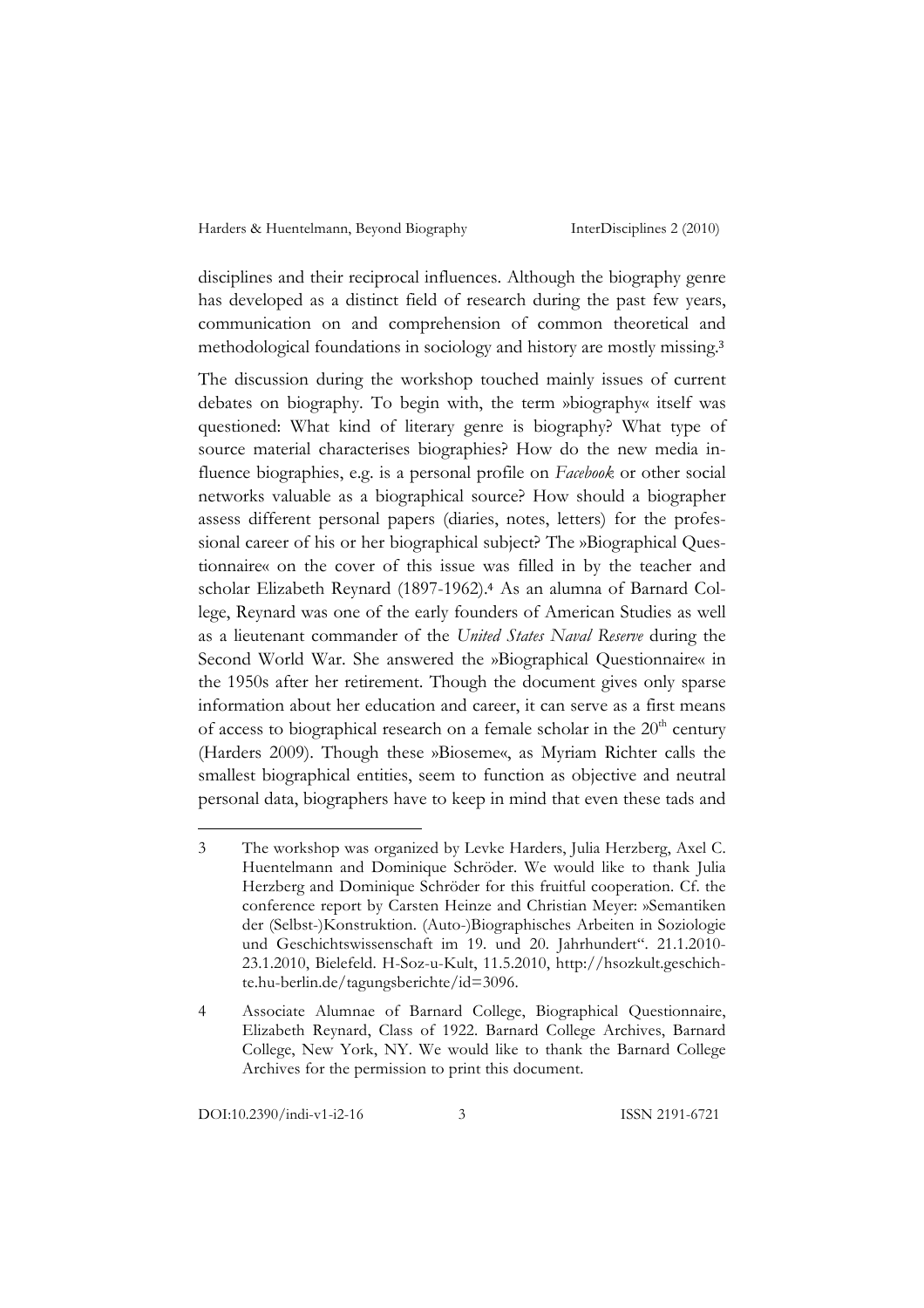bits of biographical information include judgment and contain – or better they do not contain – omissions.

Secondly, the term »biography« is commonly linked to autobiography or biography in the traditional sense of a life story. Recent studies – and also this issue of *InterDisciplines* – go beyond this popular understanding of biography. »Beyond Biography« includes different types of writing about an individual: While the genre of autobiography might consist of diaries, interviews or other evidence, the genre of biography might deal with certain periods of a life, with biographical narration on a meta-level (e.g. Rupke 2008) or with a specific group of persons in a collective biography (see below).

Thirdly, some speakers dealt with the precarious relation between autobiography and biography. Although autobiographies appear to be more authentic, memoirs develop a specific narrative, since the author is tempted to harmonise his or her own life course. Moreover, participants challenged the intention for and the generators of (auto-)biographical writing like confessions or interviews.<sup>5</sup> The differentiation between the categories of autobiography and biography led to other problems, too. The biographical subject becomes part of the author's life. She or he not only has to critically analyse the sources of his/her research subject or those concerning it but also to question her or his own motives as well as her or his relation to the biographical subject.

All these topics reach beyond biography, but have to be dealt with in current biographical studies. The articles in this number of *InterDisciplines* touch on interrelated subject matters: Are there identifiable semantics of biographical writing? How can we productively analyse the tension between memory, reality, construction and narration? What kinds of problems occur with the reconstruction respectively the construction of a life course? How does the author's identity relate to his or her writing of someone else's life story? What are the methodological advantages and

<sup>5</sup> Alois Hahn conceptualises the so-called »Biographiegeneratoren«, cf. the essay »Biographie und Lebenslauf« in Hahn 2000: 87-115; see also Bohn & Willems 2001; and Rosenthal 2010.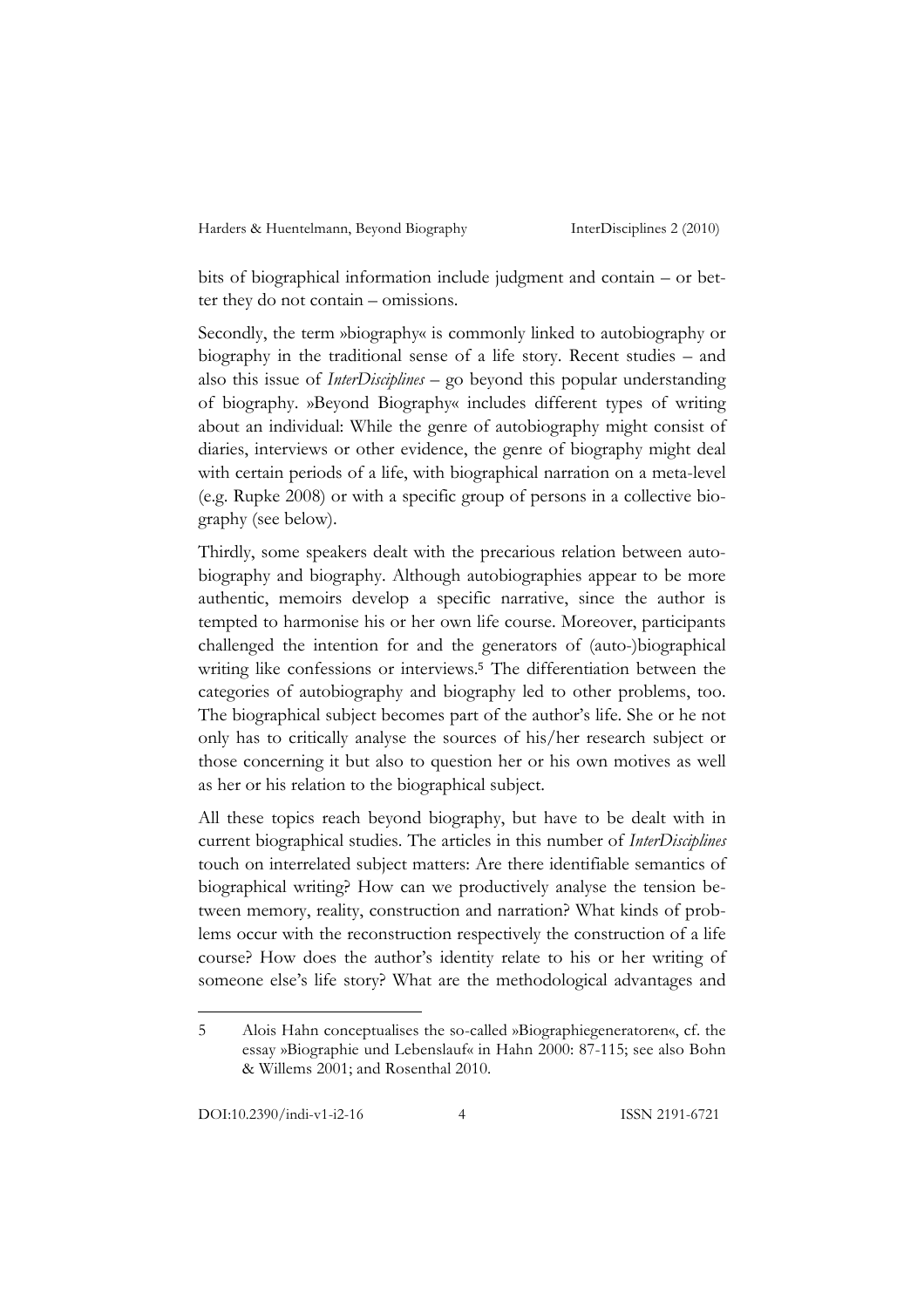pitfalls of individual biography and of collective biography, i.e. the wellknown tension between the micro- and the macro-level?

The (self-)construction of a biography always involves a tension between subjective reality and memory, narration and legend-building. On the one hand, the semantics of biography encompass literary or audiovisual descriptions of a person's life, using well-known formulas and legends. On the other hand, these formulas and legends influence the writing of a biography, since they develop a life of their own. In reference to Hayden White, the »narrative relativity« of historiographical work could also shed light upon biographical work: As with all stories, the biographer finds his or her sources as single episodes and then interconnects them by drafting a chronological order to build a complete and logical story. This narration usually begins with the birth of the protagonist (or the story of his or her ancestors) and ends with his or her death. In this process, the chronological events are composed to form a reasonable structure that, taking place in a certain context, becomes a story by attaining a meaningful organisation. In accordance to White, the sense of a story can only be appreciated through this construction and the explanation of events, whereas for the genre of biography the sense of the story is generated through explication, conclusion, ideological implications, but especially through emplotment: For the reader, the storyline becomes reasonable through an archetypical plot underlying the narration (White 1986). Consequently, the analysis of (auto-)biographies has to identify the basic design and its considerable influence on the narration of the life course. The biographical narrative is guided by sources which rely on chronological incidents, so that the story always includes the claim to be ›objective‹ and historically ›true‹. Nevertheless, by adapting factual events to the narrative pattern the biographical text constantly develops additional meaning.

An analysis of the narrative structures and semantics of biographies has to take into account »biographical formulas«, i.e. typical metaphors and topoi which are steadily repeated in different biographies, with only slight alterations (Kris & Kurz 1934/1995: 29). A biography can be built upon the basis of other biographies and their emplotments. These bio-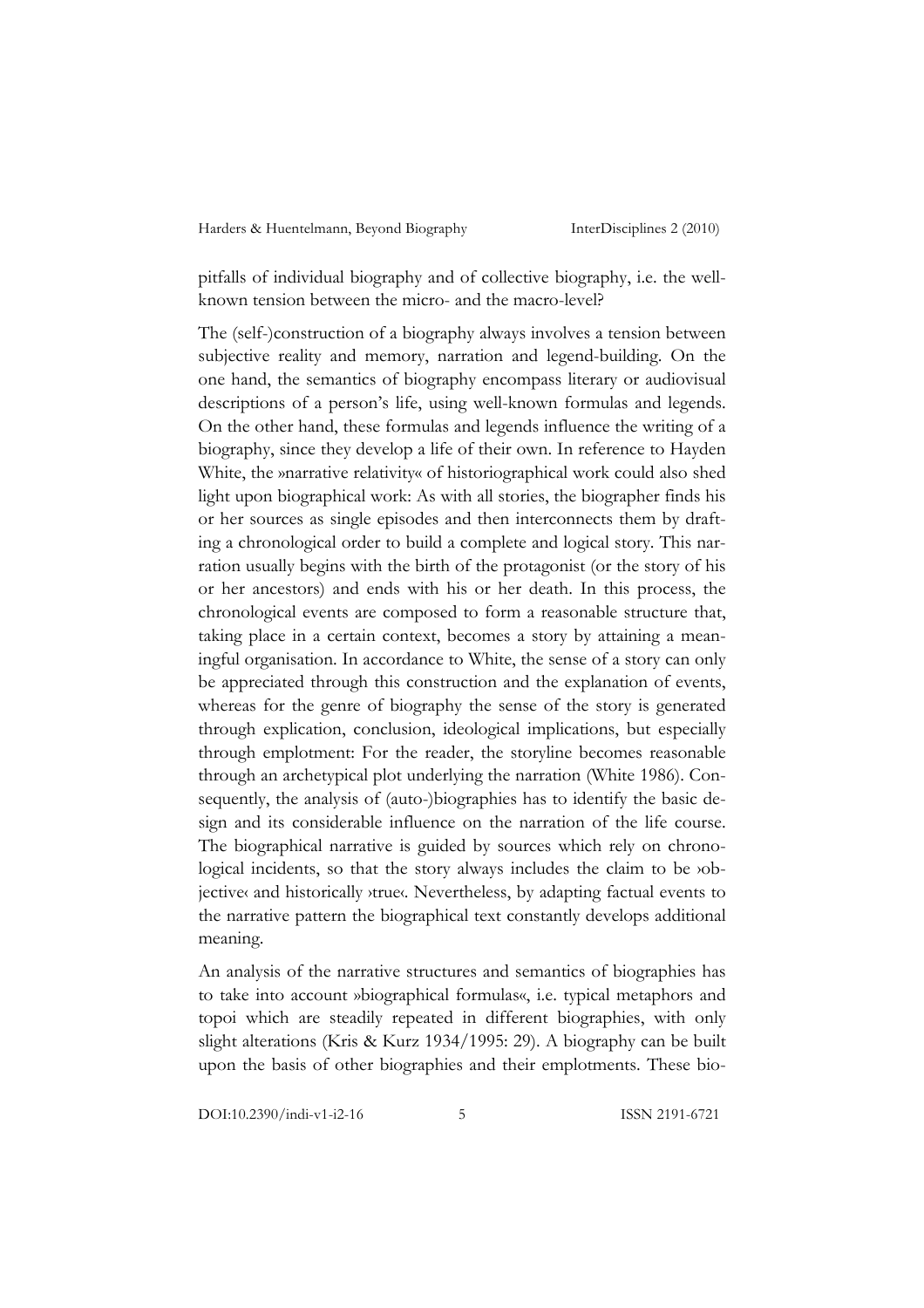graphical blueprints develop a life on their own insofar that the following generation might stage their own lives (or their life stories) consistent with these topoi. They vary in regard to the subject's profession or social background: While in many biographies of physicians the encounter with a hurt creature is mentioned as a crucial motive for the later choice of the medical profession (Gradmann 2003; Klein 2006), biographies of artists often identify the motive of an »innate« passion. Either way, biographical topoi refer both to the ideal and ethic potential of the chosen profession and to the alleged natural »genius« of the person.

In this issue, Axel Hüntelmann sketches the early attempts of Paul Ehrlich's family, who started to commission a biography after his death. By these early efforts to produce a biography of »Ehrlich the Nobelprize winner«, Huentelmann illustrates the inherent modes which then created legends. Similar to other scientists – like Robert Koch and Louis Pasteur – the early biographies on Ehrlich portrayed a genius searching for the scientific truth in his laboratory rather than a realistic picture of his life and career. In his article Huentelmann demonstrates the process of myth-construction by means of the alleged chemical talent of Ehrlich. His early chemical experiments during his years of studying were gradually moved to his school days and associated with the scientific interest of his grandfather. Thus, through this genealogical link, Ehrlich's career and his success appeared as the inevitable endpoint of a natural predisposition.

Another important topic of biography concerns the semantics of (self-) definition. Studies in literature and sociology have shown the significance of narration for the construction of a life course, both in biography and autobiography. Malte Griesse presents a detailed analysis of the relation between (life-)writing, memory and selfconstruction. He reconsiders the significance of atomization in Stalinist society and reassesses the phenomenon of imposture as a constituent part of the system's functioning. In historiography impostors have been regarded as subverters who perfectly mastered Bolshevik language and behavioural codes to take advantage of the revolutionary chaos and the system's dysfunctions: Thus, they revealed the regime's incapacity to establish totalitarian control. This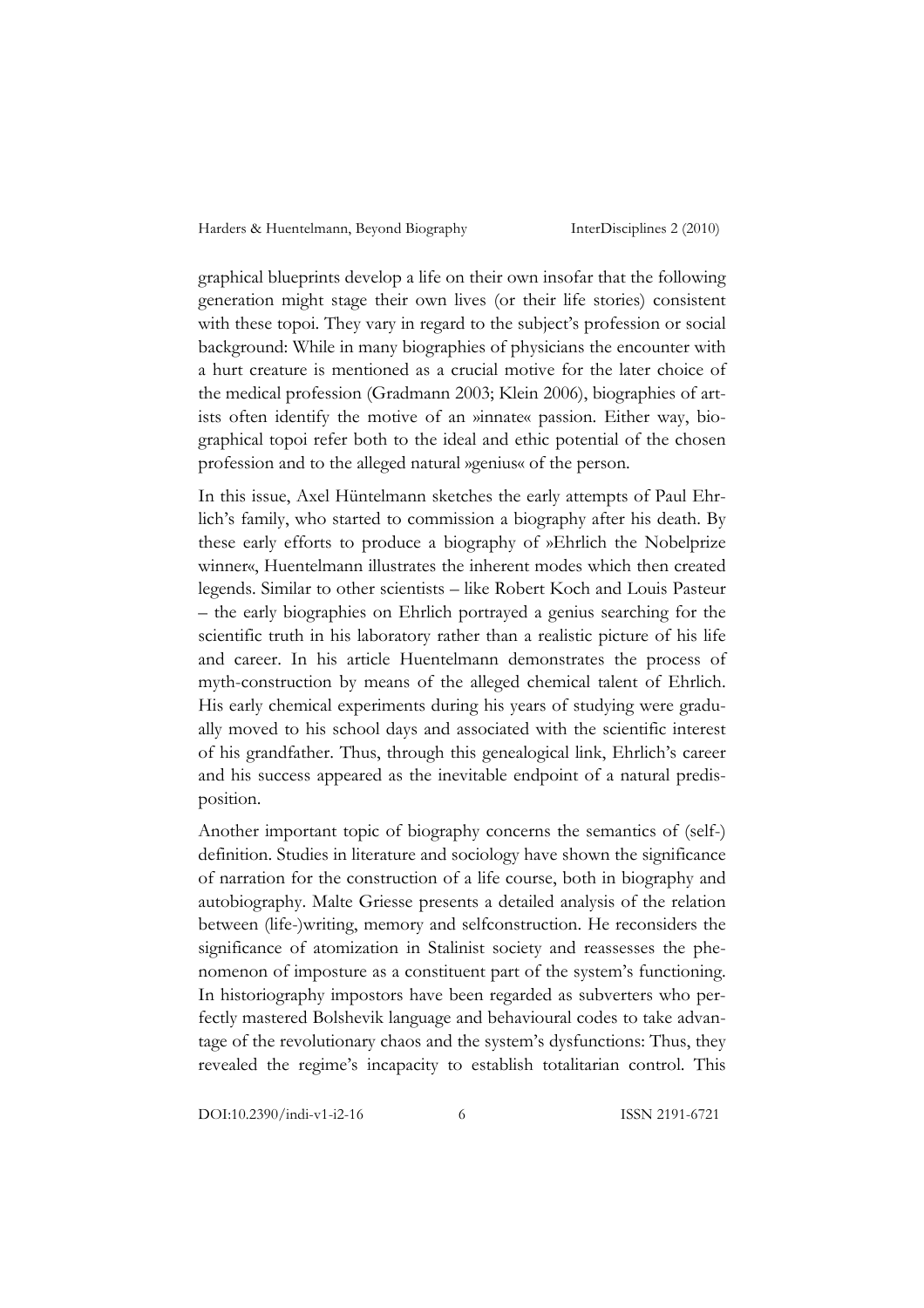view overlooks that parallel to its campaigns for transparency and unambiguity the Stalinist regime systematically pushed large segments of the population into double-dealing, i.e. into hiding central aspects of their (past) lives. The impact of such dissimulation is explored on the basis of an inedited personal diary written by a former Menshevik converted to Bolshevism who concealed his former political allegiance and committed to paper his sufferings from loneliness and political guilt. For him his diary was a means to »leave a trace« and »find consolation« in »conversations with himself«. It is a liminal document that perfectly illustrates Arendt's distinction between solitude as domain of dialogical thinking and loneliness as a state of readiness to succumb to purely deductive logical (or totalitarian) thinking, a distinction that is developed with the aid of the multiple-personality-model as proposed in ego-states-psychology.

The next two contributions reflect on the question of identity and images of a person in life writing. Theo Jung deals with the writing self and the author's identity. He introduces his paper with Rousseau's 1749 inspirational experience on the road to Vincennes when he was on his way to visit Diderot in prison, which became a crucial moment in his life story. In his many autobiographical writings he would time and again interpret this event as the seminal point of his identity as a writer. Taking the conflicting contemporary interpretations of the Vincennes episode as a starting point, this article asks in what way modern, post-subjectivist theories of the self can enrich our understanding of historical events, while at the same time providing answers to wider questions concerning the ways in which historically changing and contextually specific forms of what it means to be a self are constructed, interpreted, articulated and ›put into practice‹. To this end, Rousseau's ›illumination‹ and its subsequent interpretations are interpreted in the light of contemporary controversies over the identity of the writer that developed against the background of fundamental changes in the social and economic structure of the literary field.

Dominique Schröder examines the phenomenon of diary writing at German concentration and transit camps. She focuses on the question of how Jewish and so called political prisoners used language to express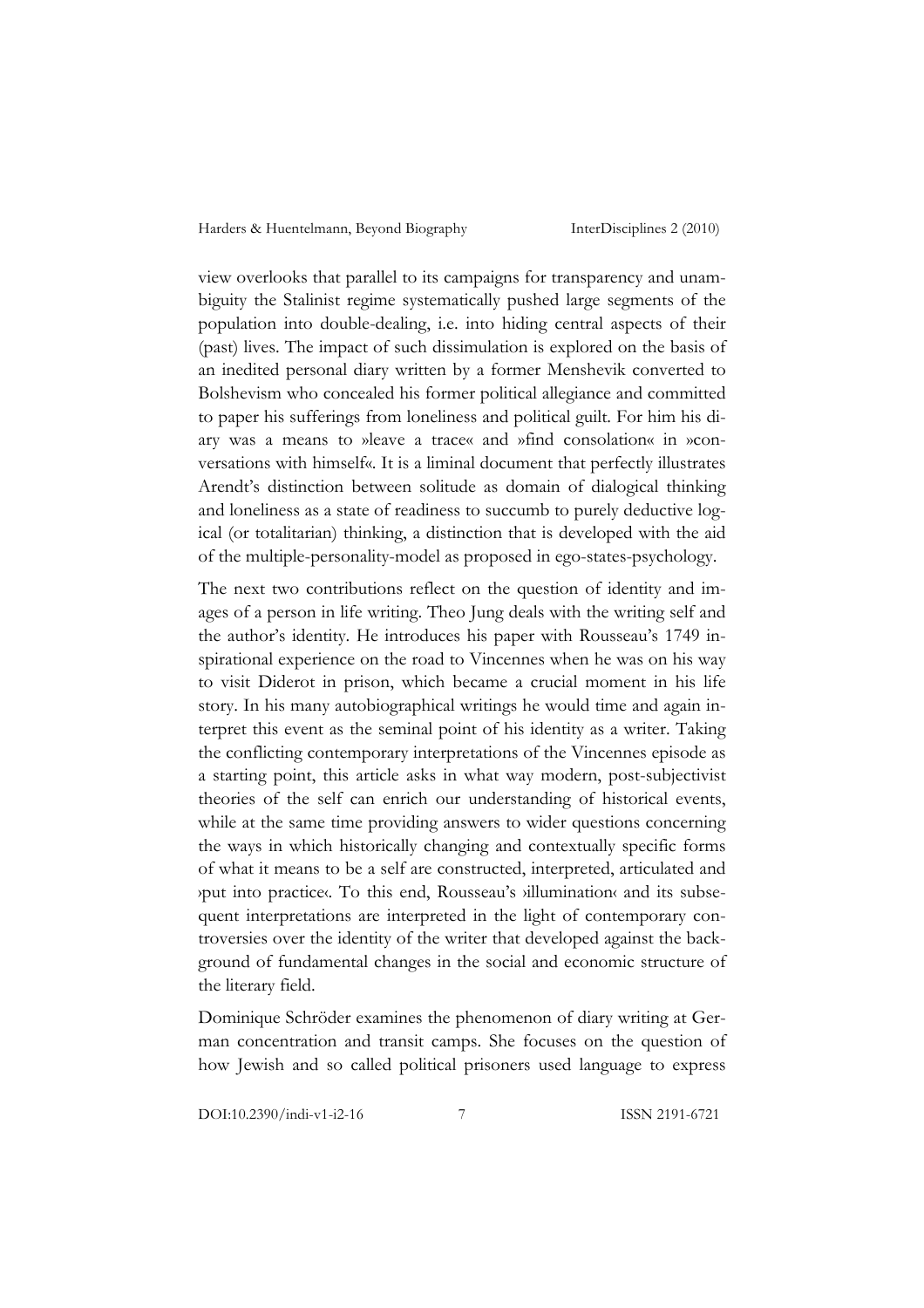their experiences and to cope with their daily surroundings in the camps. Taking the diaries of Hanna Lévy-Hass and Emile Delaunois as examples, the article first describes the writing environment of these two diarists: Bergen-Belsen on the one hand and Ellrich, a sub-camp of Dora-Mittelbau, on the other. Schröder then discusses the role of diary writing regarding the construction of the writer's self, highlighting the specific characteristics of diary writing in an extreme situation like the concentration camp. This part is followed by a description of the biographical backgrounds of Emile Delaunois and Hanna Lévy-Hass and of the material appearance of their texts. This leads to a deeper analysis of the two diaries concerning what is called the political self. It is shown how this concept was designed, constructed and preserved through language within the medium of the diary.

While Schröder uses the method of comparing two (auto-)biographies, collective biography focuses on a larger group of persons. While prosopographical approaches analyse large quantities of data (e.g. in the history of politics or of science), collective biography enables research on the influence of social structures and values on individual lives and careers. At the same time, collective biography as a method deals with personal choices and agency. As a result, collective biographies explain both the representative patterns and the specific qualities of the sample, like a group of scientists, of writers or of a family. Besides, studies in collective biography might shed light on intersectional questions, since their comparative perspective allows for researching the construction of gender, class, race, age, disability and other relations of power (Harders & Schweiger 2009).

As a means of *screating* a sample for a collective biography, *sgeneration*  $\alpha$ is a key concept in history and sociology. By the example of former COMECON pipeline builders from the GDR, Jeanette Prochnow examines the impact of generational belonging on community and network building under the conditions of social change in post-1989 Germany. Since the 1990s a vivid culture of companionship and remembrance has developed among former pipeline workers. It is kept alive by associations and interest groups claiming to represent the interests of people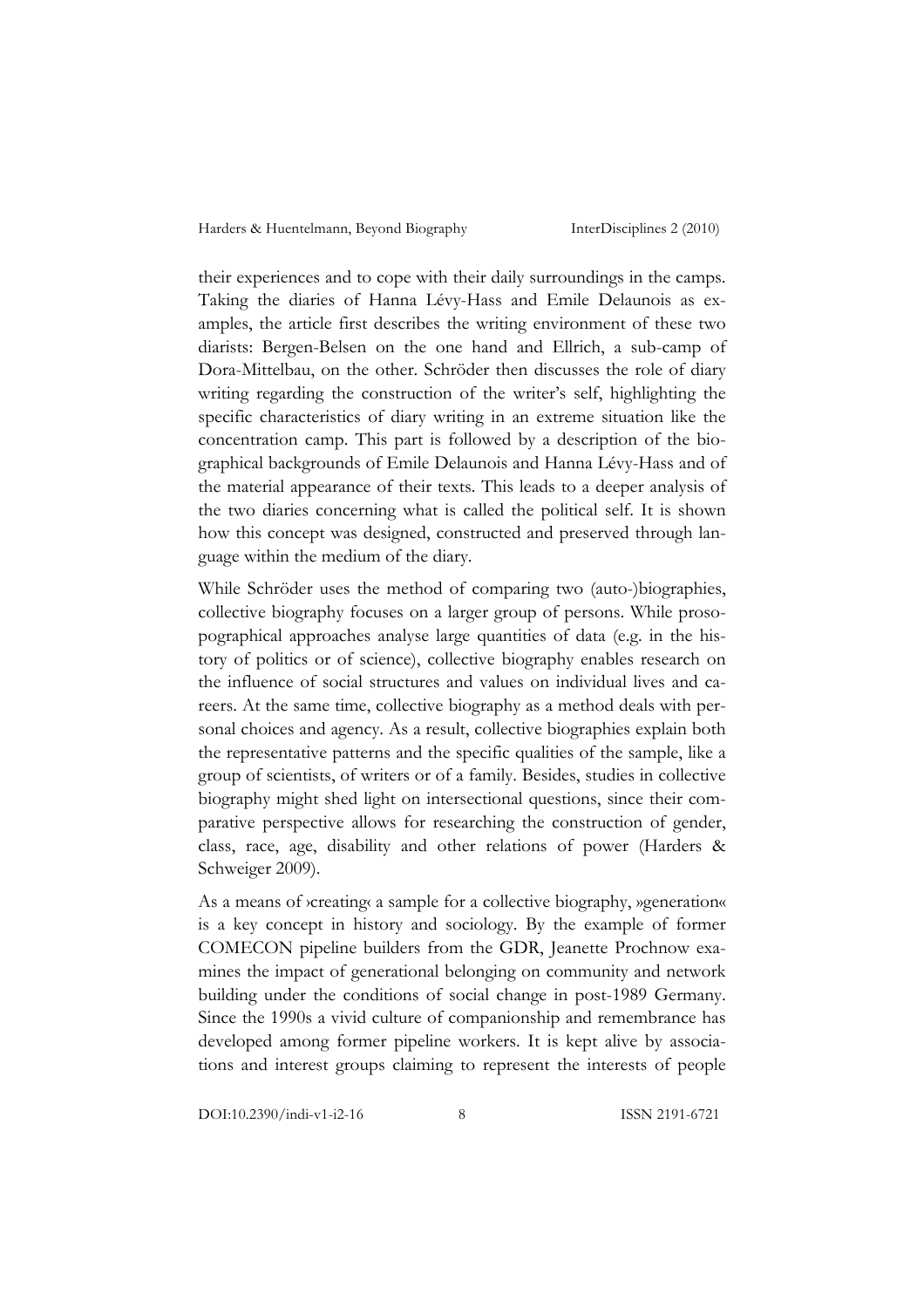who were employed with the state-run pipeline project either in 1974- 1978 or 1982-1993. Yet, employees of the first construction phase remain noticeably underrepresented in the community. In an attempt to explore this generational segregation, concepts of the Ethnography of Communication are combined with a network analytical perspective and Karl Mannheim's sociology of generation. The paper is guided by the hypothesis that the »speech community« of former pipeline builders corresponds to a »generational unit« to which employees from the 1970s do not belong because of varying performances responding to events in the socio-historical context.

With these considerations, »Beyond Biography« would like to contribute to the discussion on interdisciplinary methods and theories of (auto-) biography.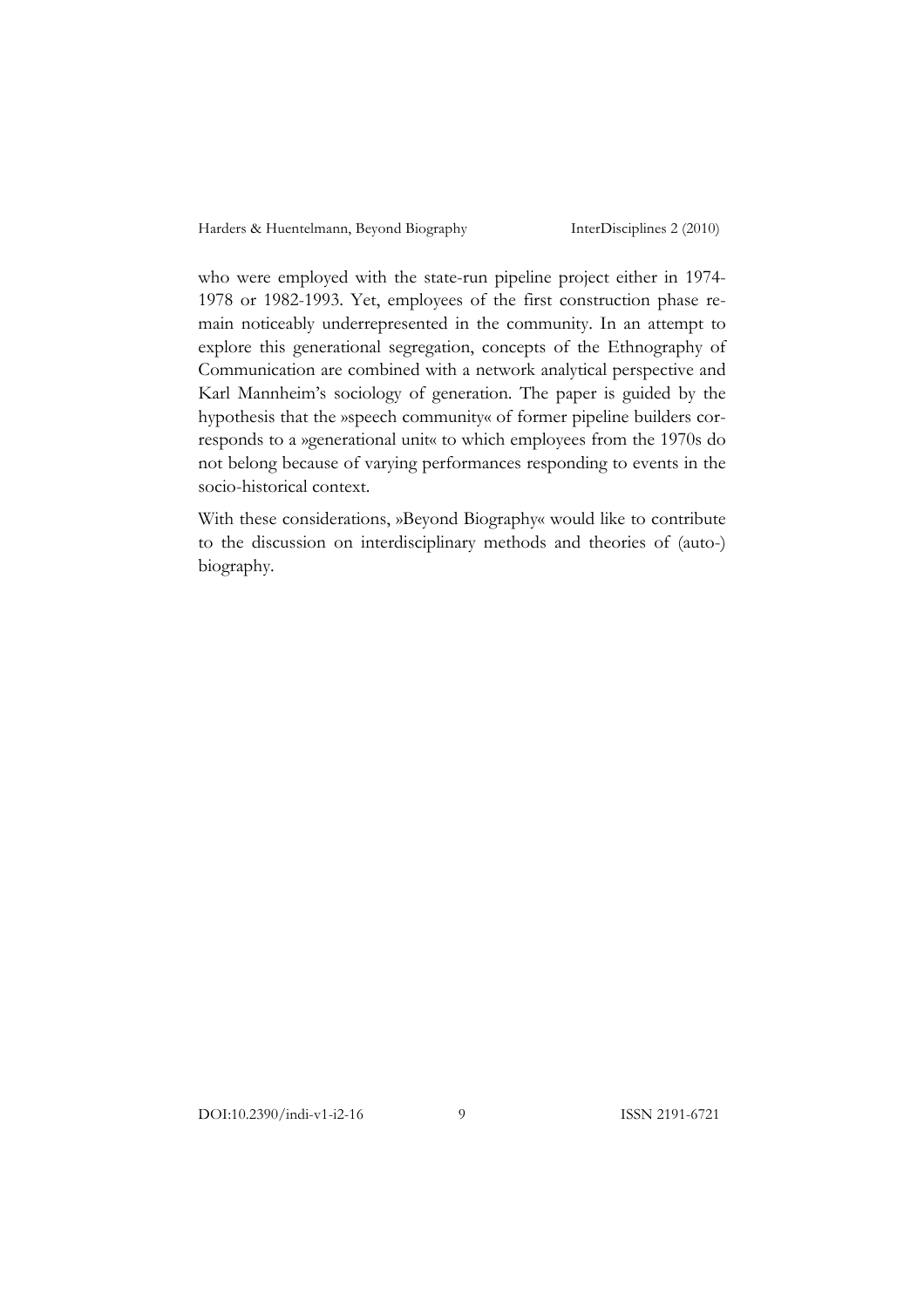## **References**

- Bohn, Cornelia and Herbert Willems (eds.) 2001: *Sinngeneratoren. Fremd- und Selbstthematisierung in soziologisch-historischer Perspektive*. Konstanz
- Ellis, David 2000: *Literary lives. Biography and the search for understanding*. New York
- Fetz, Bernhard (ed.) 2009: *Die Biographie. Zur Grundlegung ihrer Theorie*. Berlin
- Fish, Stanley 1999: Just published: minutiae without meaning. *New York Times* 7.9.1999
- Fuchs-Heinritz, Werner 2009 (originally 1984): *Biographische Forschung. Eine Einführung in Praxis und Methoden*. 4 ed. Wiesbaden
- Gradmann, Christoph 2003: Nur Helden in weißen Kitteln? Anmerkungen zur medizinhistorischen Biographik in Deutschland. *Biographie schreiben*. Göttingen, edited by Hans Erich Bödecker: 243-284
- Hahn, Alois 2000: *Konstruktionen des Selbst, der Welt und der Geschichte*. Frankfurt
- Hamilton, Nigel 2007: *Biography. A brief history*. Cambridge
- Hamilton, Nigel 2008: *How to do biography. A Primer*. Cambridge
- Harders, Levke 2009: Disziplingenese und Krieg. American Studies im Zweiten Weltkrieg. *Mit Feder und Schwert. Militär und Wissenschaft – Wissenschaftler und Krieg*. Stuttgart, edited by Matthias Berg et al.: 277-286
- Harders, Levke and Hannes Schweiger 2009: Kollektivbiographik. *Handbuch Biographie. Methoden, Traditionen, Theorien*. Stuttgart, edited by Christian Klein: 194-198
- Klein, Christian 2006: Zwischen Quelle und Methode. Zum Verhältnis von Medizin und Biographie. *BIOS* (19): 5-15
- Klein, Christian (ed.) 2009: *Handbuch Biographie. Methoden, Traditionen, Theorien*. Stuttgart
- Kris, Ernst and Otto Kurz 1995 (originally 1934): *Die Legende vom Künstler. Ein geschichtlicher Versuch*. 5th ed. Frankfurt
- Lee, Hermione 2009: *Biography. A very short introduction*. Oxford
- Rosenthal, Gabriele 2010: Die erlebte und erzählte Lebensgeschichte. Zur Wechselwirkung zwischen Erleben, Erinnern und Erzählen. *Subjekt –*